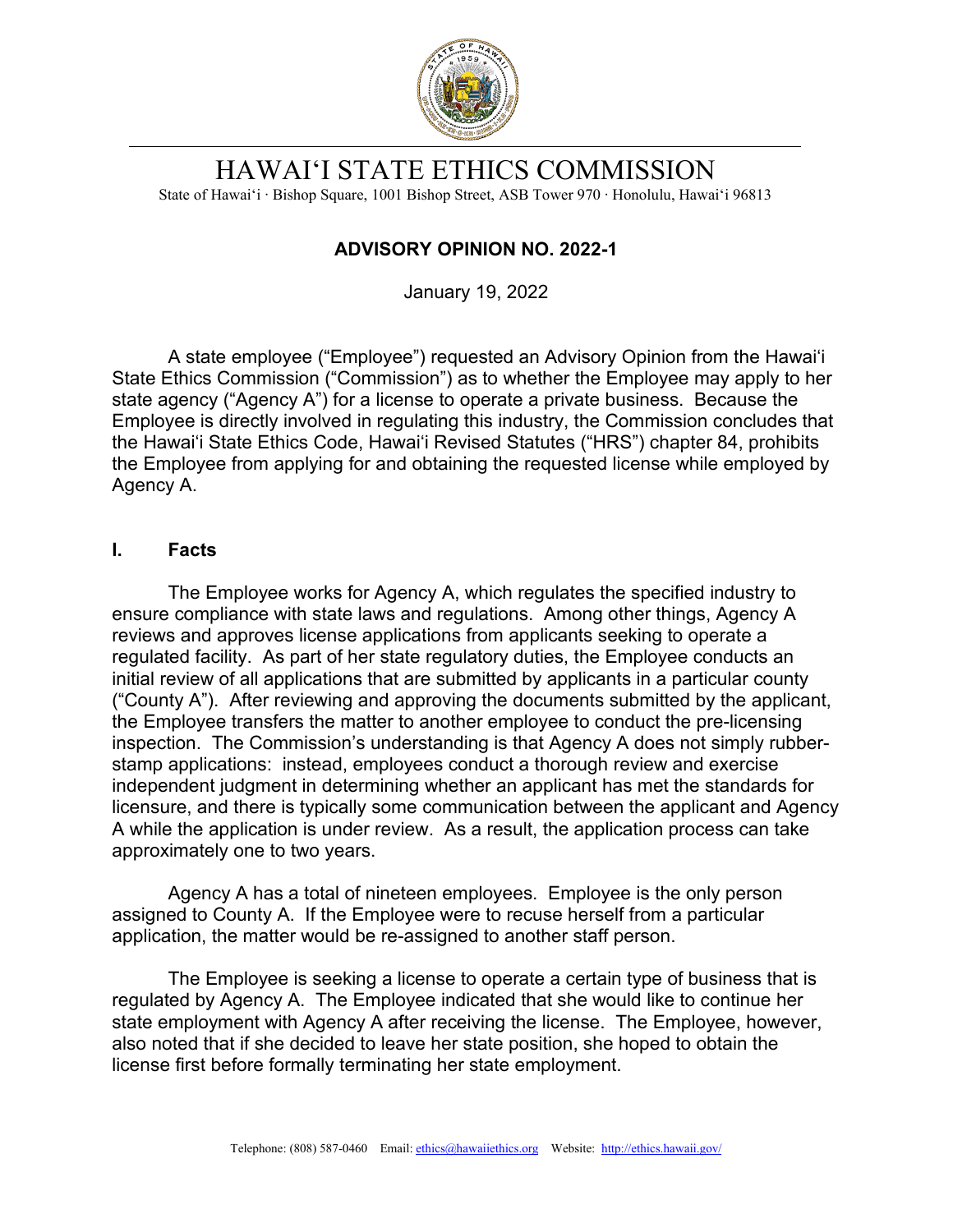### **II. Application of the State Ethics Code**

State employees are subject to the State Ethics Code.<sup>[1](#page-1-0)</sup> The Preamble to the State Ethics Code charges the Commission with administering and enforcing this law "so that public confidence in public servants will be preserved."[2](#page-1-1) Additionally, the law provides that the State Ethics Code "shall be liberally construed to promote high standards of ethical conduct in state government."[3](#page-1-2)

# **A. Conflicts of Interests Law – HRS § 84-14(b)**

The Conflicts of Interests law, HRS § 84-14(b), prohibits an employee from acquiring a financial interest in any business or other undertaking that the employee reasonably believes may be directly involved in official action to be taken by the employee.[4](#page-1-3) A "financial interest" includes an ownership interest, an employment interest, or a directorship or officership in a business. HRS § 84-3. "Official action" is defined as a "decision, recommendation, approval, disapproval, or other action, including inaction, which involves the use of discretionary authority." HRS § 84-3.

As the Commission has stated in prior opinions, a state employee is prohibited from acquiring outside business interests that would directly conflict with the employee's state duties, particularly where the employee's position involves regulatory and law enforcement functions. See, e.g., Advisory Opinion No. 1[5](#page-1-4)5 (1973) at 1,<sup>5</sup> 1973 WL 390370, \*1; Advisory Opinion No. 440 (1981) at 1,[6](#page-1-5) 1981 WL 762607, at \*1; Advisory Opinion No. 281 (19[7](#page-1-6)6) at 2,<sup>7</sup> 1976 WL 452395,  $*2$ . The purpose of this law is to prevent state employees from acquiring financial interests that would limit the performance of their duties and render them ineffective in their jobs.

<span id="page-1-1"></span><sup>2</sup> HRS chapter 84, Preamble.

<span id="page-1-2"></span><sup>3</sup> HRS § 84-1.

<span id="page-1-0"></span><sup>&</sup>lt;sup>1</sup> See HRS § 84-2 ("This chapter shall apply to every nominated, appointed, or elected officer, employee, and candidate to elected office of the State and for election to the constitutional convention . . . .").

<span id="page-1-3"></span><sup>4</sup> HRS § 84-14(b) states that: "No employee shall acquire financial interests in any business or other undertaking which the employee has reason to believe may be directly involved in official action to be taken by the employee."

<span id="page-1-4"></span><sup>5</sup> Available at https://files.hawaii.gov/ethics/advice/AO155.pdf

<span id="page-1-5"></span><sup>6</sup> Available at [https://files.hawaii.gov/ethics/advice/AO440.pdf.](https://files.hawaii.gov/ethics/advice/AO440.pdf)

<span id="page-1-6"></span><sup>7</sup> Available at [https://files.hawaii.gov/ethics/advice/AO281.pdf.](https://files.hawaii.gov/ethics/advice/AO281.pdf)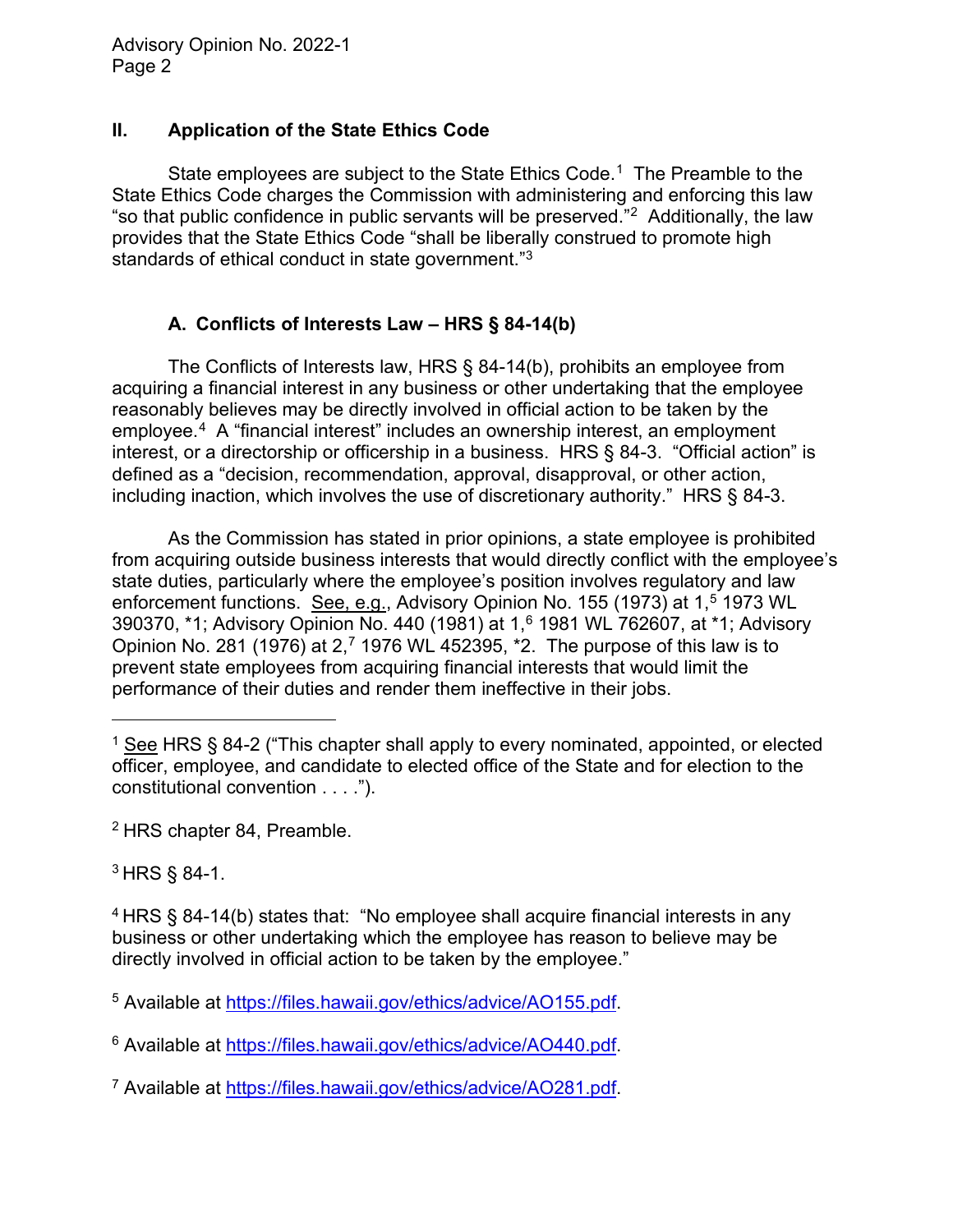The facts in this case are essentially identical to the circumstances considered in Advisory Opinion No. 155. There, the Commission held that HRS § 84-14(b) prohibited a law enforcement officer from applying for a license from his own division since the type of license involved was specifically within the scope of the employee's official duties. As part of its reasoning, the Commission stated:

> The financial interest in this case was an ownership interest in a business enterprise, that is, all the rights and interests which accrue to him by virtue of the license and all other properties involved in the exercise of the rights therein. This financial interest may be directly involved in official action by the employee in two ways. First, the employee would have responsibility to take enforcement action with respect to the license itself; that is, ascertaining whether or not the licensee had complied with the laws and regulations relating to the licenses. Secondly, he would have to take enforcement action vis-a-vis his prospective customers. As the only enforcement officer normally in the area, the practical aspects in the case indicated that the employee would be responsible for the enforcement duties as to his own license and enforcement responsibilities as to all of his potential or prospective customers. This type of action, being discretionary, was official action within the meaning of the ethics law. We therefore advised that the employee should not apply for and obtain a license.

Advisory Opinion No. 155 (1973) at 1, 1973 WL 390370, \*1.

In this case, the type of business that the Employee is seeking to establish is regulated by Agency A. As part of her state duties, the Employee is responsible for reviewing all applications from prospective licensees in County A, conducting inspections of licensed businesses, and enforcing all applicable laws and regulations governing the industry. Because the type of license and business involved would be directly affected by the Employee's official action as a state employee, HRS § 84-14(b) prohibits the Employee from applying for and obtaining the requested license.

### **B. Fair Treatment Law – HRS § 84-13(a)**

The Fair Treatment law, HRS § 84-13(a), prohibits state employees from using their state positions to obtain unwarranted advantages or benefits for themselves or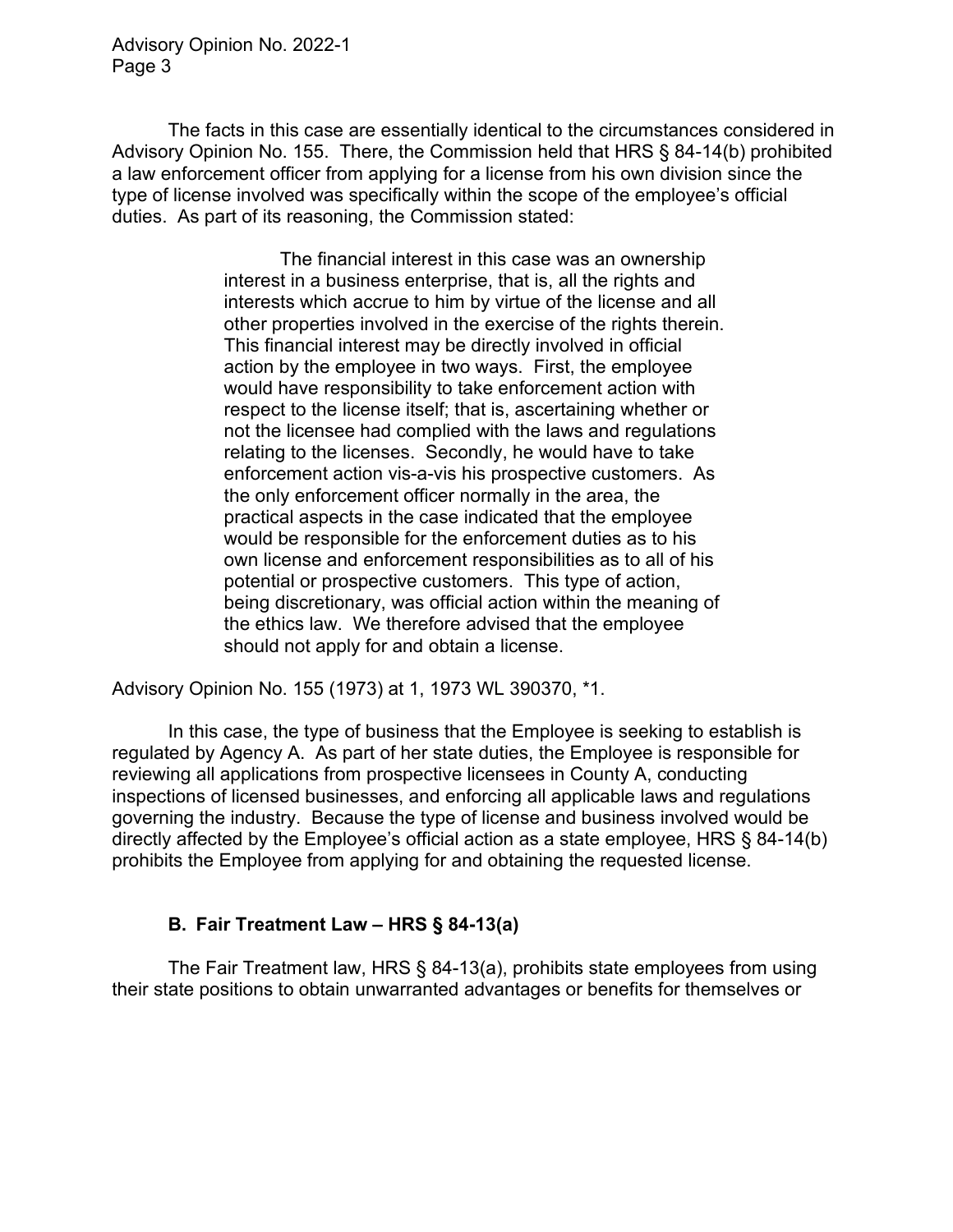others. This law is intended to prevent employees from obtaining special treatment for themselves or others as a result of their state employment.<sup>8</sup>

The Commission concludes that if the Employee were to apply for a license while employed by Agency A, this would violate the Fair Treatment law. The Commission previously considered a similar case involving a board member who sought to apply to her own board for a government endorsement. There, the Commission concluded that the Fair Treatment law prohibited this action:

> Under the fair treatment law, asking the Board to consider the application of a sitting board member is inherently unfair. The fair treatment law specifically prohibits an employee from using the employee's official position to secure unwarranted advantages or special treatment for himself or herself.

As a member of the Board, the Board Member has had (and will continue to have) opportunities to build and foster relationships with her fellow Board members through her ongoing interactions with them. Such relationships may place the Board Member in a more advantageous position with regard to Board's decision on whether to approve her application.

Additionally, some of the Board Member's colleagues may feel obliged to grant her application based on relationships she has fostered. And, by the same token, others may feel obliged not to render an adverse decision regarding the Board Member's application because they will have to continue working with her for the duration of her term on the Board.

Finally, from the public's perspective, having a current Board member's application granted by the Board (even though the member was disqualified from the decision making) raises, at the very least, an appearance of impropriety as to the fairness of the process. This appearance of impropriety is problematic regardless of whether the Board Member applies directly to the Board or has another person apply on her behalf.

<span id="page-3-0"></span> $8$  HRS § 84-13(a) states that: "No legislator or employee shall use or attempt to use the legislator's or employee's official position to secure or grant unwarranted privileges, exemptions, advantages, contracts, or treatment, for oneself or others . . . ."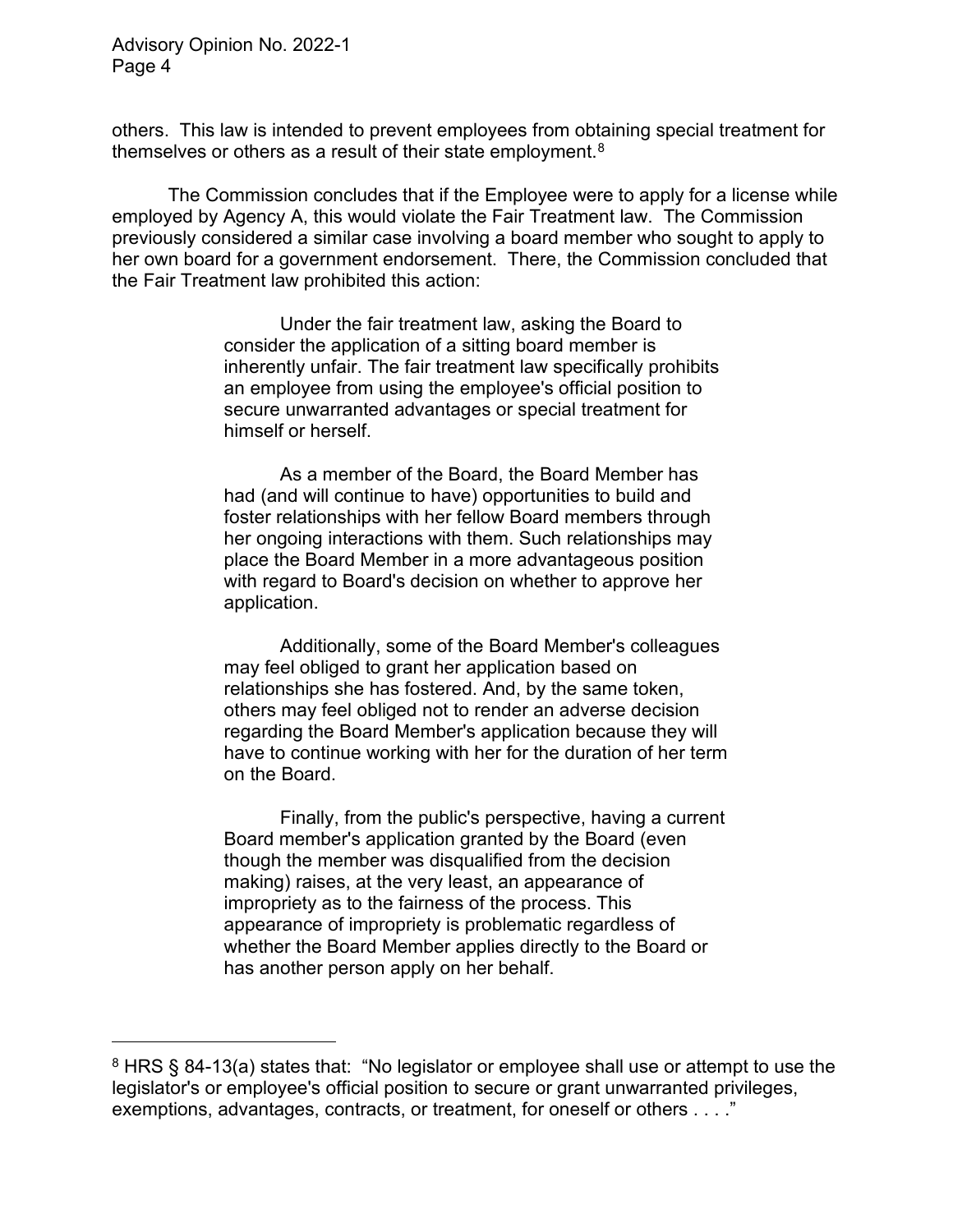Consequently, in the Commission's view, HRS section 84-13 prohibits the Board Member, while serving as a member of the Board, from applying to the Board for a government endorsement on her own behalf, even if she disqualifies herself from the Board's decision making process regarding her application.

Advisory Opinion No. 2017-03 at 4-5,<sup>[9](#page-4-0)</sup> 2017 WL 3400661 at \*3.

Indeed, over forty years ago, the Commission specifically stated:

[A]n employee shall not use or attempt to use his official position to secure unwarranted advantages or treatment for himself or others. We . . . held specifically in this opinion that an employee who sought official action on his own behalf from the agency he served, created a presumption, under the fair treatment section, that he was using his position in an unwarranted manner. The relationship a board member or employee had to his or her fellow board members and employees was such that a truly objective decision on the action sought by the fellow employee or board member could not be achieved. While we did not hold that all such action was barred, we did state that any board member or employee intending to seek such action must raise such a matter with the Commission for its approval.

Advisory Opinion No. 330 (1978) at 2,<sup>[10](#page-4-1)</sup> 1978 WL 492682 at \*2. <u>See also</u> Advisory Opinion No. 331 (1978) at 1,[11](#page-4-2) 1978 WL 492683 at \*1.

The same concerns exist here. The Employee works in a small subdivision – only nineteen employees in total – and the type of work performed by the Employee involves specialized and discretionary judgment of individual license applications. In light of this, the Employee has undoubtedly established relationships with her colleagues, and these relationships may color their review of her application. Furthermore, given Agency A's regulatory role, there may be a perception among other applicants that the Employee's application was treated more quickly, or otherwise more favorably, than theirs. As a result, the Commission concludes that it would be "inherently unfair" for the Employee to apply for the requested license while she is employed by Agency A.

<span id="page-4-0"></span><sup>&</sup>lt;sup>9</sup> Available at [https://files.hawaii.gov/ethics/advice/AO2017-03.pdf.](https://files.hawaii.gov/ethics/advice/AO2017-03.pdf)

<span id="page-4-1"></span><sup>10</sup> Available at [https://files.hawaii.gov/ethics/advice/AO330.pdf.](https://files.hawaii.gov/ethics/advice/AO330.pdf)

<span id="page-4-2"></span><sup>11</sup> Available at [https://files.hawaii.gov/ethics/advice/AO331.pdf.](https://files.hawaii.gov/ethics/advice/AO331.pdf)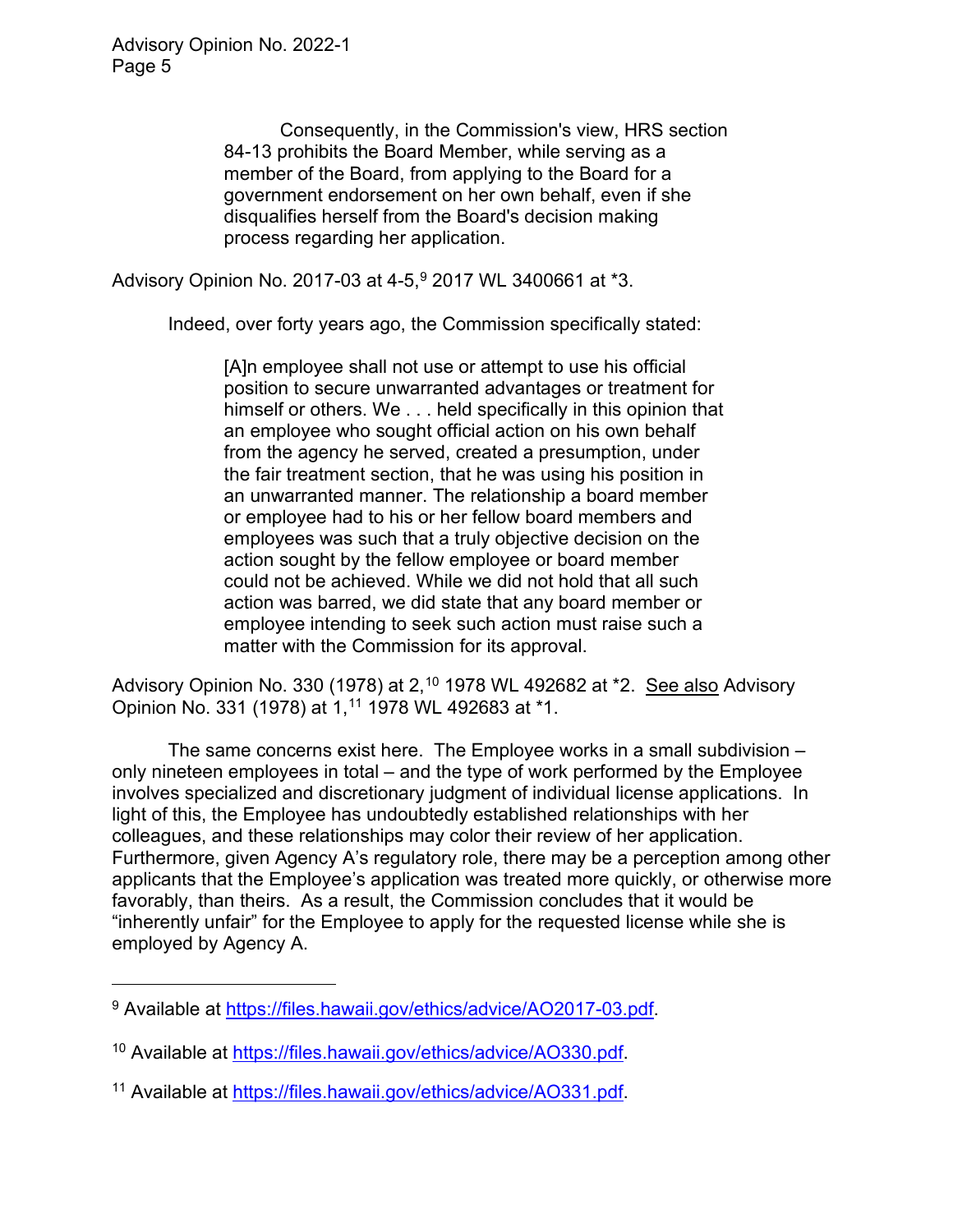# **C. Post-Employment Law – HRS § 84-18(c)**

The Commission notes that if the Employee leaves state employment, then the Post-Employment law would apply. Former state employees are subject to certain restrictions upon terminating state employment. For a period of twelve months after leaving state service, former state employees are generally prohibited from representing any person or business in a paid capacity on: (1) matters in which they participated as a state employee, or (2) matters involving official action by the particular state agency or subdivision thereof with which they served. HRS  $\S$  84-18(c).<sup>[12](#page-5-0)</sup>

For purposes of the Post-Employment law, the term "represent" means "to engage in direct communication on behalf of any person or business" with a state agency or subdivision thereof, or its employees. HRS § 84-18(g). Under this law, former employees who are representing private employers or otherwise acting in a paid capacity are not permitted to engage in direct communications with their former state agencies – or, in the case of larger agencies, the subdivision for which they worked. See HRS § 84-18(c); Hawai'i Administrative Rules § 21-9-1.

The Post-Employment law, however, does not prohibit the Employee from applying to Agency A on her own behalf. In other words, the Post-Employment law prohibits the Employee from being paid to represent a private employer or business before Agency A, but it does not prevent her from seeking a license solely for herself. Therefore, as long as the Employee does not hire employees or take on business partners and act in a paid representative capacity for a business entity, the Employee is not prohibited from communicating with Agency A during the one-year period after leaving state service.

#### **III. Conclusion**

For the reasons discussed above, the Commission concludes that the State Ethics Code prohibits the employee from applying for the proposed license while she is employed by Agency A. If the employee decides to leave her current position, the employee may apply for the license immediately upon leaving employment with Agency A, so long as she does so in her individual capacity.

<span id="page-5-0"></span><sup>12</sup> HRS § 84-18(c) provides in relevant part:

(c) No former employee, within twelve months after termination of the former employee's employment, shall represent any person or business for a fee or other consideration, on matters in which the former employee participated as an employee or on matters involving official action by the particular state agency or subdivision thereof with which the former employee had actually served. . . .